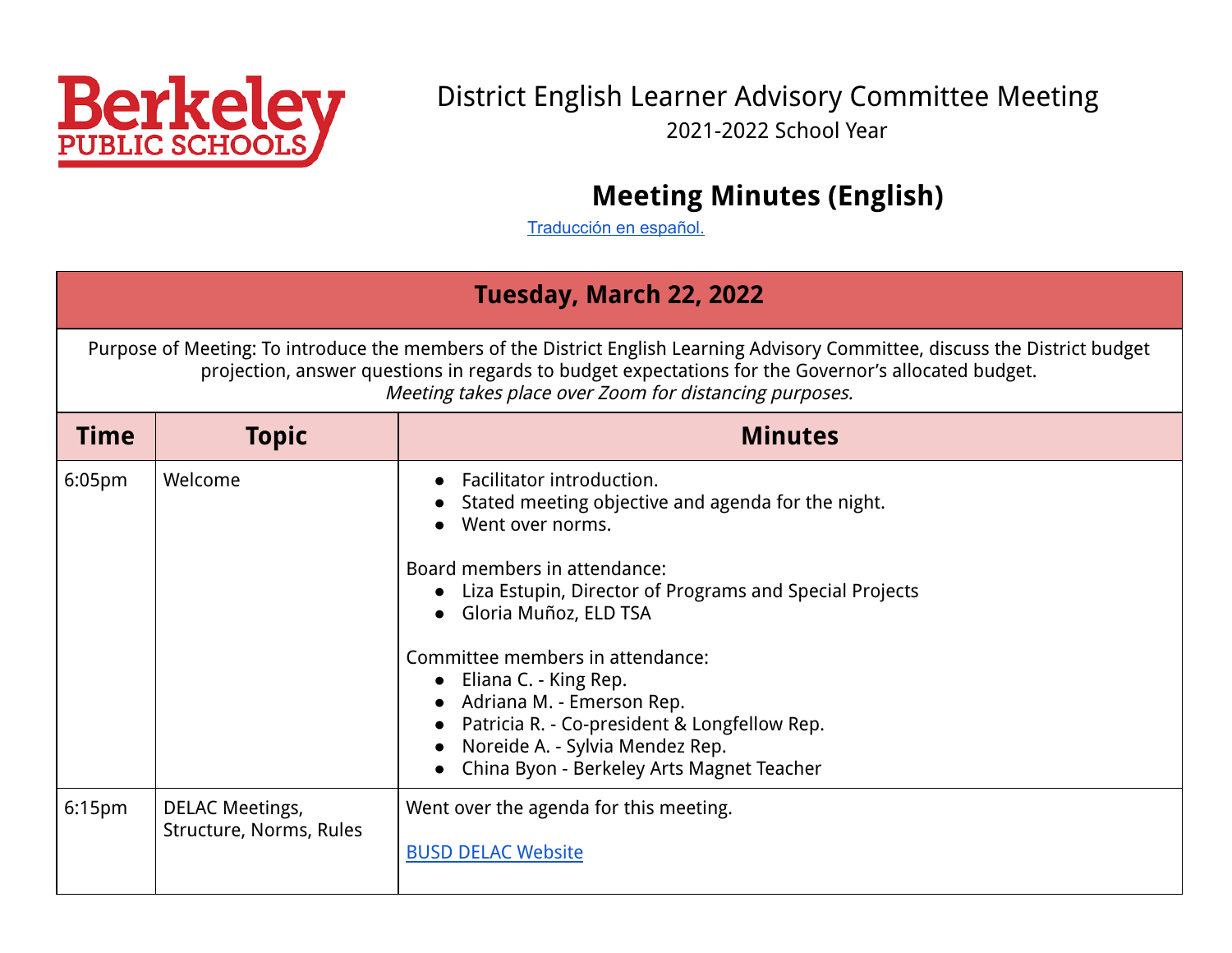|                    |                                                         | DELAC Meeting Dates (All meetings are 6-8 pm unless otherwise noted)                                                                                                                                                                                                                                                                                                                                                                                                                                                                                                                                                                                                                                                                                                                                                                                          |
|--------------------|---------------------------------------------------------|---------------------------------------------------------------------------------------------------------------------------------------------------------------------------------------------------------------------------------------------------------------------------------------------------------------------------------------------------------------------------------------------------------------------------------------------------------------------------------------------------------------------------------------------------------------------------------------------------------------------------------------------------------------------------------------------------------------------------------------------------------------------------------------------------------------------------------------------------------------|
|                    |                                                         | 4/19<br>5/24                                                                                                                                                                                                                                                                                                                                                                                                                                                                                                                                                                                                                                                                                                                                                                                                                                                  |
| 6:25pm             | Questions/Public<br>Comment                             | Representative: There was discussion about a template to propose to the School<br>Board.<br>Gloria: Yes, it was discussed if a template was the best way to support this<br>$\bigcirc$<br>data, there is some disconnect, perhaps it's best to use a proposal.<br>Representative: We have requested a template to request money to<br>$\circ$<br>implement the Master Plan at school sites. There was technical language used<br>at the 2/22/22 meeting to do so.                                                                                                                                                                                                                                                                                                                                                                                             |
| 6:30pm             | <b>Budget Presentation -</b><br><b>DELAC Priorities</b> | Items by One-Time Funding<br>Most important section of the budget document for DELAC, has programs that need<br>to be transitioned away from one-time funding sources.<br>Contains programs such as AASF, STEM, CCEIS.<br>$\bullet$<br><b>Projected Commitments</b><br>CABE (California Association for Bilingual Education): Development and<br>$\bullet$<br><b>Implementation of EL Master Plan</b><br>Parent Equity, PIQE (Parent Institute of Quality Education) and P2I (Project 2 Inspire):<br>Building of Family Relationships, Parent Trust, Skill Development<br>Latino Literacy: EL Learning Materials for EL Students                                                                                                                                                                                                                              |
| 6:25 <sub>pm</sub> | Questions/Public<br>Comment                             | Representative: Are there updates on the budget from December regarding the EL<br>$\bullet$<br>Master Plan to present to ELAC meetings? When is the EL Master Plan ready?<br>Liza: We are working with aspects regarding Professional Development,<br>$\circ$<br>meeting with CABE, draft should be estimated Oct-Nov, approved by Board in<br>December.<br>Representative: If there are cuts, would the implementation of the Master Plan be<br>Shaylondre<br>$\circ$ Liza: There are no cuts for the English Learner program. The District has<br>secured grant money to help support the implementation of the Master Plan,<br>working to secure more funding, but confident with approval in June.<br>Representative: I'm writing a letter to the school board to thank them for spending<br>so much time discussing the Master Plan for members to sign. |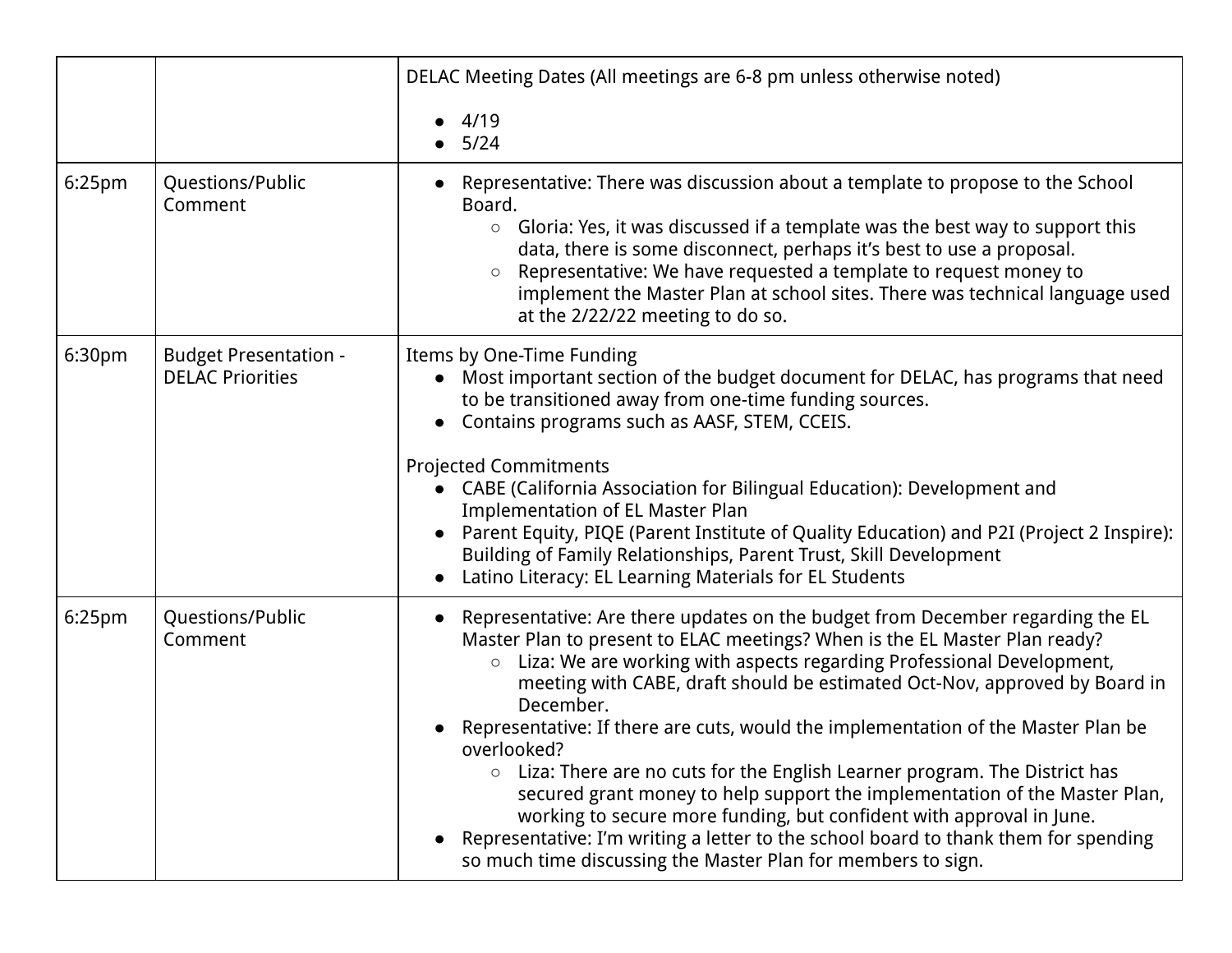|        |                                                    | Liza: The public can attend the School Board meeting tomorrow.<br>Gloria: Thank you letters from DELAC can be informal.<br>$\circ$<br>Representative: Is CABE going to be involved? Can information about the EL Master<br>Plan be sent out 6 weeks beforehand?<br>○ Liza: 6 weeks may be a lot, CABE will present at the next DELAC meeting. CABE<br>is currently finishing plans.<br>Liza: We are obtaining more feedback with Latinos Unidos. If you would like to<br>$\circ$<br>leave additional feedback, district staff are available by email.<br>Liza: We would appreciate it if DELAC members can communicate the survey<br>$\bigcirc$<br>information to their respective schools and parents as all feedback is<br>welcomed.<br>Representative: I've heard it's easier for students to be reclassified when young, how<br>do these programs relate in terms of support?<br>Liza: PIQE is to assist students going to college, early support occurs in the<br>$\bigcirc$<br>classroom. Additional support will be through Latino Literacy.<br>Representative: At my school, there's only one ELD teacher for 28 students. For extra<br>support, should I talk to the teacher, the principal? Is it better to place students in<br>English classes or bilingual classes?<br>Liza: As a parent, talk to the teacher first.<br>Gloria: If your teacher is unsure, keep contacting them, as well as school site<br>$\circ$<br>staff.<br>Representative: I want to make sure students reclassify, but I want them to be able<br>to use resources for other subjects before they are reclassified. If you find areas of<br>growth in your school, advocate for it. Reclassification is a bit misunderstood.<br>Representative: As grade levels increase in difficulty, I want my student to feel<br>$\circ$<br>comfortable in all subjects.<br>○ Representative: Keep asking questions and you'll find the support you need.<br>Liza: We need to feel safe in order to share ideas.<br>$\circ$ |
|--------|----------------------------------------------------|---------------------------------------------------------------------------------------------------------------------------------------------------------------------------------------------------------------------------------------------------------------------------------------------------------------------------------------------------------------------------------------------------------------------------------------------------------------------------------------------------------------------------------------------------------------------------------------------------------------------------------------------------------------------------------------------------------------------------------------------------------------------------------------------------------------------------------------------------------------------------------------------------------------------------------------------------------------------------------------------------------------------------------------------------------------------------------------------------------------------------------------------------------------------------------------------------------------------------------------------------------------------------------------------------------------------------------------------------------------------------------------------------------------------------------------------------------------------------------------------------------------------------------------------------------------------------------------------------------------------------------------------------------------------------------------------------------------------------------------------------------------------------------------------------------------------------------------------------------------------------------------------------------------------------------------------------------------------------------------------------|
| 6:45pm | Funding for 2022-23,<br><b>Comments, Questions</b> | One time Funding 2022-23<br>• Liza: In the budget presentation the 2020-2021 money for the EL Master Plan is for<br>development, the 2022-2023 budget is for implementation.<br>Liza: To parents: What do you believe is needed for English Language Learners that is<br>$\bullet$<br>currently marked as one-time funding?<br>Representative: Additional support is needed at Sylvia Mendez for ELPAC tests. Many<br>teachers are not full time, concerned about the number of potential incoming EL                                                                                                                                                                                                                                                                                                                                                                                                                                                                                                                                                                                                                                                                                                                                                                                                                                                                                                                                                                                                                                                                                                                                                                                                                                                                                                                                                                                                                                                                                             |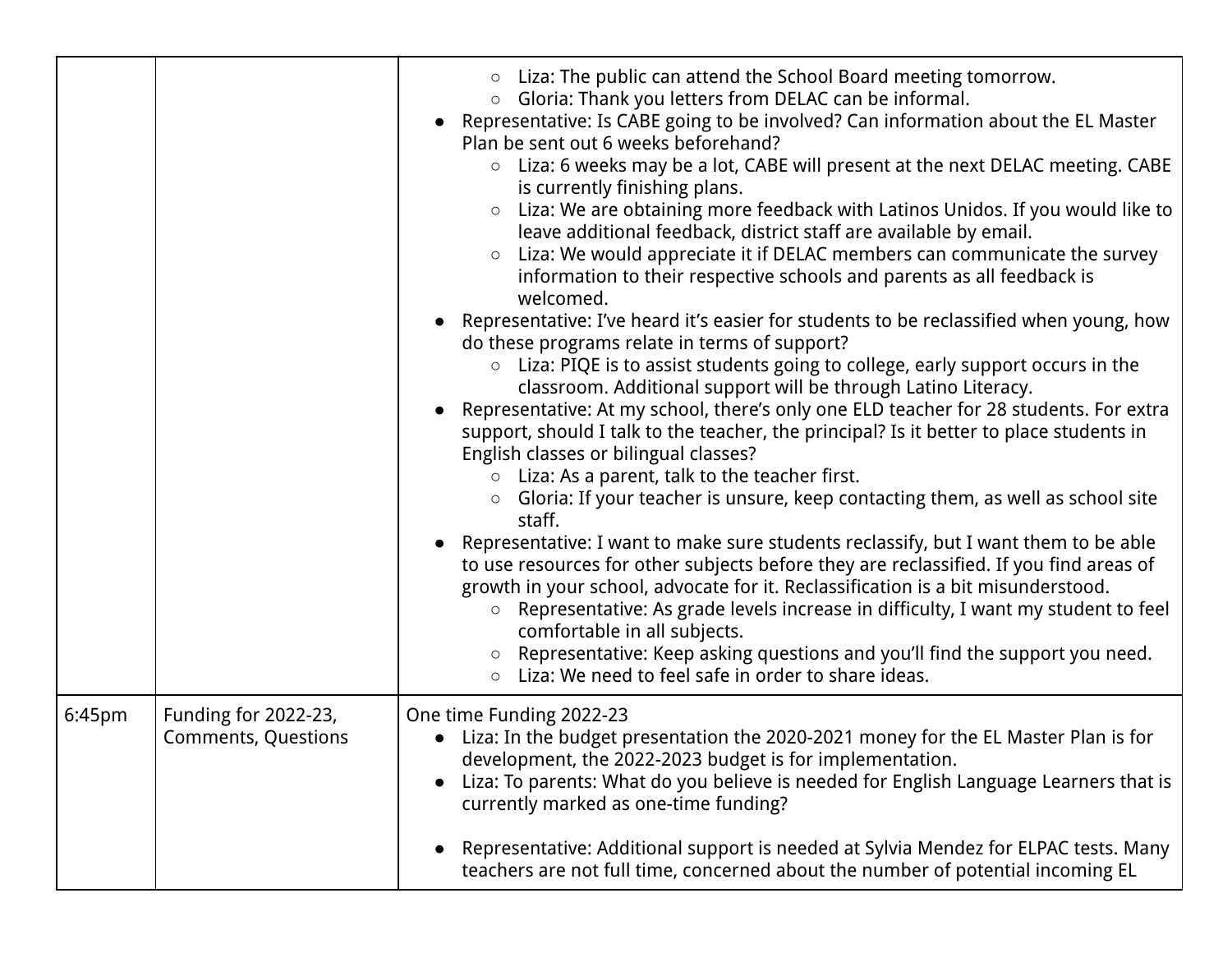|        |                                                            | students.<br>Representative: There's only one EL Teacher at Emerson. Can there be additional<br>help, an additional teacher, more classes or more classroom support? I'm concerned<br>with Emerson losing money due to lower enrollment.<br>○ Gloria: Sometimes EL teachers are .5 FTE or .6 FTE (part-time).<br>Representative: Latinx students need additional support in the Newcomers Program<br>with social work. They can't concentrate and learn in school while struggling with<br>home life. Sites like King Middle do not have an OFEE coordinator, and support staff<br>need to be bilingual to help.<br>○ Liza: Newcomer families need the communication that is internally<br>understood.<br>○ Representative: Parents need counselors so they can find the resources to<br>help their families.                                                                                                                                                                                                                                                                                                                                                                                                                                                                                                                                                                                                                              |
|--------|------------------------------------------------------------|--------------------------------------------------------------------------------------------------------------------------------------------------------------------------------------------------------------------------------------------------------------------------------------------------------------------------------------------------------------------------------------------------------------------------------------------------------------------------------------------------------------------------------------------------------------------------------------------------------------------------------------------------------------------------------------------------------------------------------------------------------------------------------------------------------------------------------------------------------------------------------------------------------------------------------------------------------------------------------------------------------------------------------------------------------------------------------------------------------------------------------------------------------------------------------------------------------------------------------------------------------------------------------------------------------------------------------------------------------------------------------------------------------------------------------------------|
| 7:10pm | Budget Response Survey,<br>Overview and<br>Recommendations | <b>Budget Response Survey</b><br>Liza: One of the highest is Mental Health Support.<br>$\bullet$<br>○ Liza: Berkeley is seeing that mental health is a huge need in our district.<br>Liza: \$2.55M for 21-22: BACR, Niroga, Restorative Restart. All sites have spent<br>$\circ$<br>their allocation, or nearly all of it.<br>Niroga Institute: Deals with trauma, mindfulness.<br>○ Liza: \$2.5M for 22-23: \$2.5 M in health is being moved to be funded by the<br>City of Berkeley.<br>A full time mental health coordinator is being requested.<br>■ \$75,000 budgeted for needs assessment.<br>■ \$380,000 in expected program expenses.<br>Liza: Do you see anything that would be helpful?<br>$\bullet$<br>Gloria: As staff, we use Niroga to refocus and recenter. As Staff uses it, we have seen<br>$\bullet$<br>the benefits, however, this training needs to reach staff who are not aware.<br>Representative: Especially for families of color, mental health is a sensitive issue and<br>usually unspoken. We need outreach and the staffing, especially if this is something<br>the district supports.<br>Representative: My observation in classes is dealing with a lot of behavioral issues.<br>Teachers need additional support and mindfulness training.<br>Representative: Can we come up with a district-wide class or time dedicated to<br>mindfulness? What if teachers don't support it or can't find time for it? |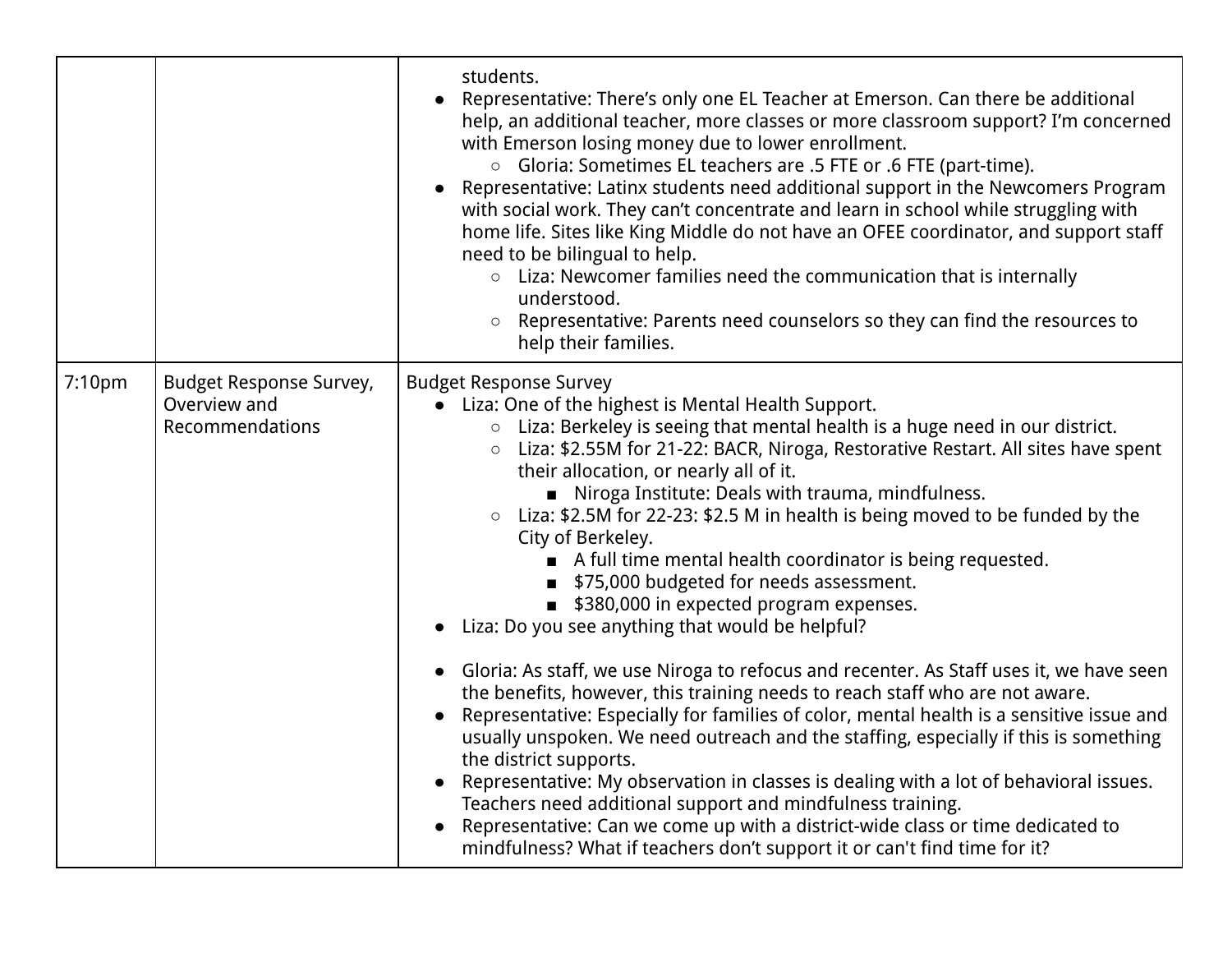|                    |                                         | Gloria: Teachers that are trained do understand, but we can't assume that all<br>$\circ$<br>staff know.<br>A reminder was mentioned to fill out the budget survey. Link and QR code provided.                                                                                                                                                                                                                                                                                                                                                                                                                                                                                                                                                                                                                                                                                                                                                               |
|--------------------|-----------------------------------------|-------------------------------------------------------------------------------------------------------------------------------------------------------------------------------------------------------------------------------------------------------------------------------------------------------------------------------------------------------------------------------------------------------------------------------------------------------------------------------------------------------------------------------------------------------------------------------------------------------------------------------------------------------------------------------------------------------------------------------------------------------------------------------------------------------------------------------------------------------------------------------------------------------------------------------------------------------------|
|                    |                                         |                                                                                                                                                                                                                                                                                                                                                                                                                                                                                                                                                                                                                                                                                                                                                                                                                                                                                                                                                             |
| 7:30 <sub>pm</sub> | <b>Next Steps</b>                       | <b>DELAC LCAP 2021-2022</b>                                                                                                                                                                                                                                                                                                                                                                                                                                                                                                                                                                                                                                                                                                                                                                                                                                                                                                                                 |
|                    |                                         | Liza: We need to discuss these programs and create recommendations. This<br>$\bullet$<br>document has only the budget items that impact EL students.<br>Examples:<br>$\circ$<br>AVID: AVID prepares students to enter college for students first in the family<br>$\circ$<br>to get into college.<br>Bridge: Bridge has a high percentage of AA/Latinx students.<br>RtI and Math Support issues affect all students, but still affect English<br>$\circ$<br>Language Learner Students.<br>• Liza: Each column shows who is in control of the budget, the amount of money tied<br>to the program, and an indicator of success. If a program is successful, committees<br>need to make the decision to reduce or increase the budgets. Can we possibly<br>support the implementation and continuation of services?<br>If you need information about each program, we can support so the committee can<br>$\bullet$<br>make recommendations on tasks/services. |
|                    |                                         | Representative: Is this for all students K-12?<br>$\bullet$<br>Liza: It's broken out by affected student ranges.<br>$\bigcirc$                                                                                                                                                                                                                                                                                                                                                                                                                                                                                                                                                                                                                                                                                                                                                                                                                              |
| 7:35pm             | Additional<br><b>Comments/Questions</b> | Representative: There's a possibility that [your child] may be reclassified, students<br>who do get reclassified get progress monitored for 4 years. That still falls under the<br>responsibility of ELD teachers.<br>Gloria: It's not only on the shoulders of the ELD teachers, it's full sites. Shared<br>$\circ$<br>responsibility of students as they travel between grades and schools.<br>Representative: If your student needs extra support, they are entitled to this<br>extra support.                                                                                                                                                                                                                                                                                                                                                                                                                                                           |
| 7:40pm             | Data for DELAC                          | Liza: What types of data does BREA need to put together? Please ask your sites,<br>fellow parents.<br>Liza: We can spend some time with questions regarding the 2021-2022 LCAP<br>$\bullet$                                                                                                                                                                                                                                                                                                                                                                                                                                                                                                                                                                                                                                                                                                                                                                 |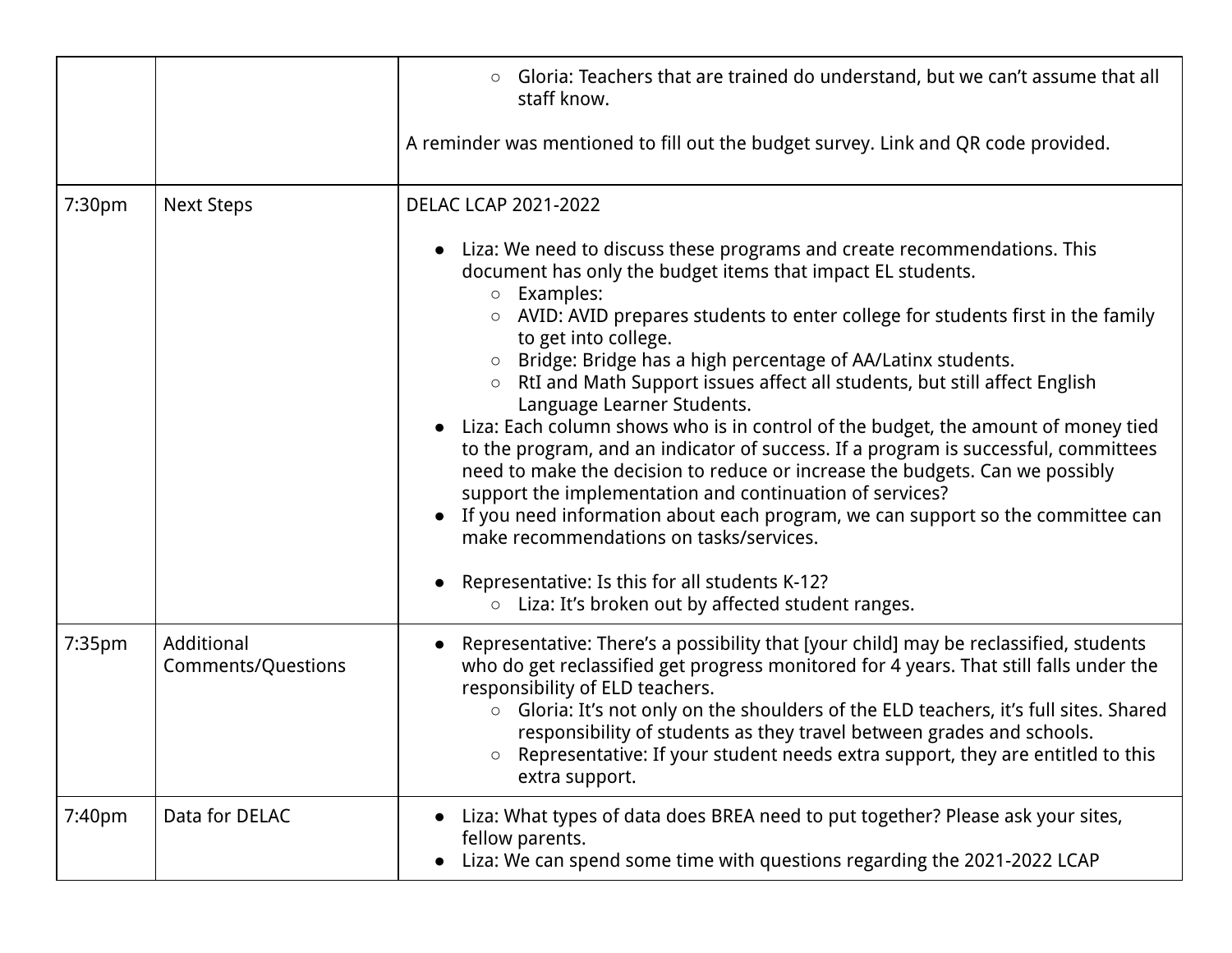|           |                             | document.<br>Representative: We may need to have an additional mid-month DELAC<br>meeting.<br>Gloria: We can pull past presentation data to help model and see what things<br>$\circ$<br>look like.<br>• Please communicate ideas prior to a mid-month meeting. |
|-----------|-----------------------------|-----------------------------------------------------------------------------------------------------------------------------------------------------------------------------------------------------------------------------------------------------------------|
| $7:45$ pm | <b>Next Meeting/Closing</b> | Next meeting 4/19/2022 @ 6:00 PM                                                                                                                                                                                                                                |
|           |                             | Possible mid-month DELAC meeting, to be discussed.                                                                                                                                                                                                              |
|           | Resources                   | <b>DELAC LCAP 2021-2022:</b><br>https://docs.google.com/spreadsheets/d/1KdAwxQEhX29fajvPjtnu06EJz0VvEacc1CPrg070ZY<br>M/edit?usp=sharing                                                                                                                        |
|           |                             | 2022-2023 BUSD Budget Priorities Community Survey:<br>https://docs.google.com/forms/d/e/1FAIpQLSfawpAFcU5Pun24gxsKpD-cjmmal3YeCQUClxEl<br>Ora7jjtDiw/viewform                                                                                                   |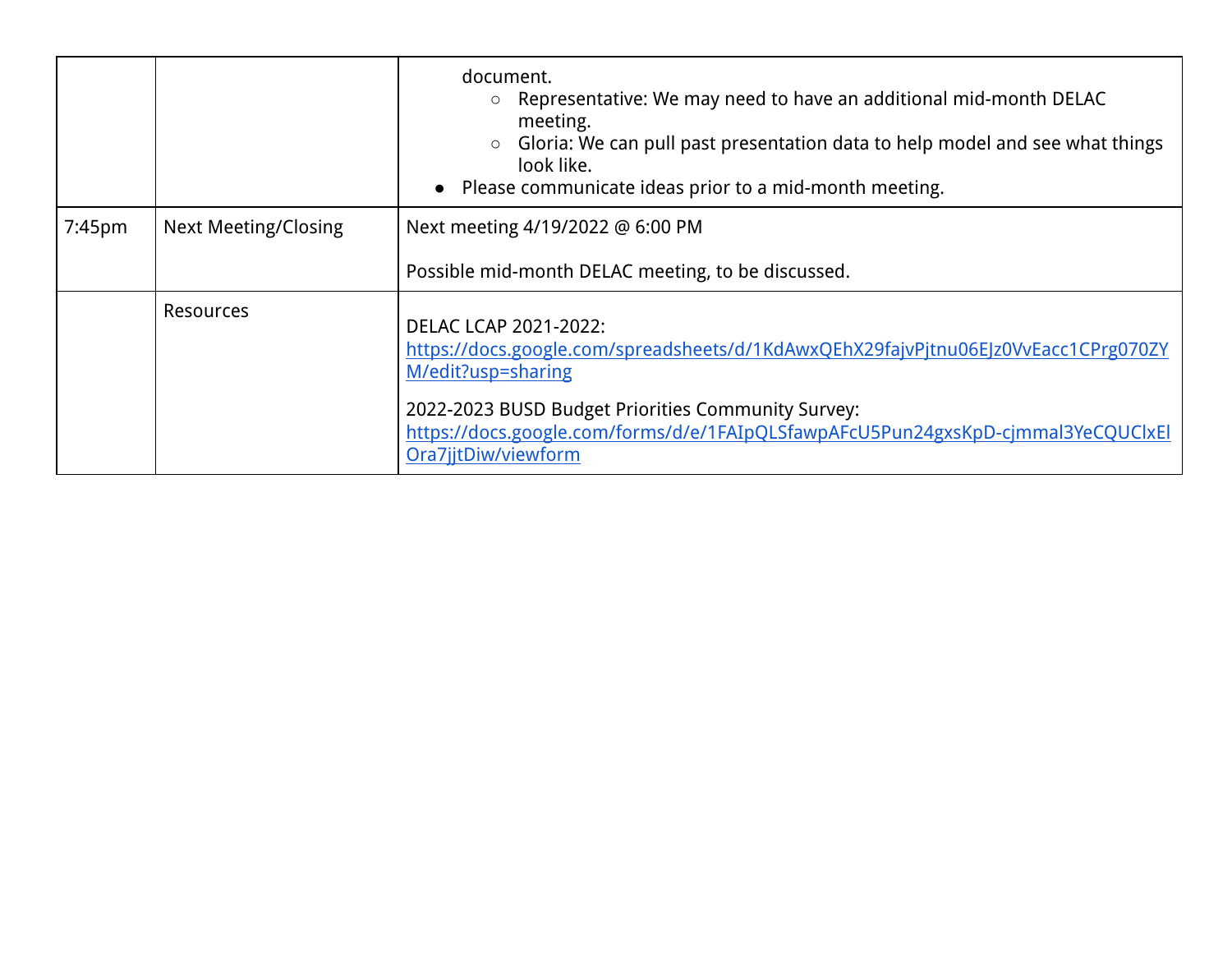<span id="page-6-0"></span>

# Reunión del Comité Consejero del Distrito para los Estudiantes Aprendiendo Inglés Año Escolar 2021-2022

### **Minutas de la Reunión (Español)**

[Translation](#page-0-0) in English.

| martes, 22 de marzo, 2022                                                                                                                                                                                                                                                                                                                                              |                    |                                                                                                                                                                                                                                                                                                                                                                                                                                                                                                 |  |
|------------------------------------------------------------------------------------------------------------------------------------------------------------------------------------------------------------------------------------------------------------------------------------------------------------------------------------------------------------------------|--------------------|-------------------------------------------------------------------------------------------------------------------------------------------------------------------------------------------------------------------------------------------------------------------------------------------------------------------------------------------------------------------------------------------------------------------------------------------------------------------------------------------------|--|
| Propósito de la reunión: Presentar a los miembros del Comité Asesor de Aprendizaje de Inglés del Distrito (DELAC), discutir la<br>proyección del presupuesto del Distrito, responder a las preguntas con respecto a las expectativas del presupuesto asignado por el<br>Gobernador.<br>La reunión se lleva a cabo a través de Zoom para propósitos de distanciamiento. |                    |                                                                                                                                                                                                                                                                                                                                                                                                                                                                                                 |  |
|                                                                                                                                                                                                                                                                                                                                                                        |                    |                                                                                                                                                                                                                                                                                                                                                                                                                                                                                                 |  |
| 6:05 <sub>pm</sub>                                                                                                                                                                                                                                                                                                                                                     | <b>Bienvenidos</b> | Presentación del facilitador.<br>Se repasa el objetivo de la reunión y la agenda de la noche.<br>Se repasan las normas.<br>Asistencia de miembros ejecutivas:<br>Liza Estupin, Directora de of Programas y Proyectos Especiales<br>Gloria Muñoz, ELD TSA<br>Asistencia de miembros de DELAC:<br>$\bullet$ Eliana C. - King Rep.<br>• Adriana M. - Emerson Rep.<br>Patricia R. - Co-presidenta y Longfellow Rep.<br>Noreide A. - Sylvia Mendez Rep.<br>China Byon - Berkeley Arts Magnet Teacher |  |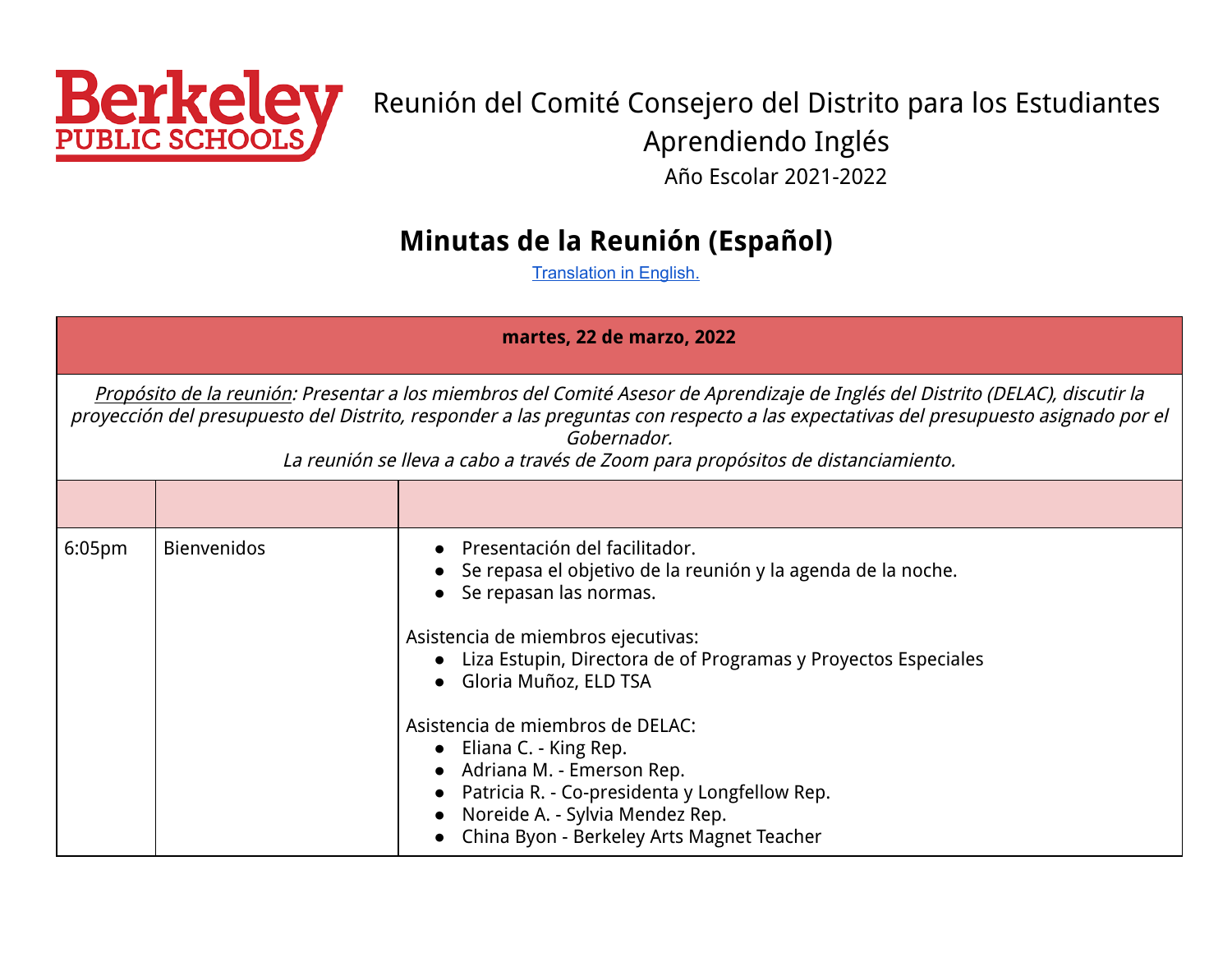| 6:15pm             | Reuniones, estructura,<br>normas y reglas del DELAC        | Se repasó el orden del día de esta reunión y se aprobó el acta.<br>Sitio web del DELAC de BUSD<br><b>BUSD DELAC Website</b><br>Fechas de las reuniones del DELAC (Todas las reuniones son de 6 a 8 pm a menos que se<br>indique lo contrario)<br>19 de abril<br>24 de mayo                                                                                                                                                                                                                                                                                                                                                                                                             |
|--------------------|------------------------------------------------------------|----------------------------------------------------------------------------------------------------------------------------------------------------------------------------------------------------------------------------------------------------------------------------------------------------------------------------------------------------------------------------------------------------------------------------------------------------------------------------------------------------------------------------------------------------------------------------------------------------------------------------------------------------------------------------------------|
| 6:25 <sub>pm</sub> | Preguntas/Comentario<br>Pública                            | Representante: Se discutió sobre una plantilla para proponer al Consejo Escolar.<br>Gloria: Sí, se discutió si una plantilla era la mejor manera de apoyar estos<br>$\bigcirc$<br>datos, hay cierta desconexión, tal vez sea mejor usar una propuesta.<br>Representante: Hemos pedido una plantilla para solicitar dinero para<br>implementar el Plan Maestro en los planteles escolares. Se utilizó un lenguaje<br>técnico en la reunión del 22 de febrero 2022 para hacerlo.                                                                                                                                                                                                         |
| 6:30pm             | Presentación del<br>presupuesto - Prioridades<br>del DELAC | Partidas de financiación única<br>• La sección más importante del documento presupuestario para DELAC, tiene<br>programas que necesitan la transición de las fuentes de financiación de una sola<br>vez.<br>Contiene programas como AASF, STEM, CCEIS.<br>Compromisos previstos<br>• CABE (Asociación de Educación Bilingüe de California): Desarrollo e implementación<br>del Plan Maestro EL<br>Equidad para los padres, PIQE (Instituto de Padres para la Educación de Calidad) y<br>P2I (Proyecto 2 Inspire): Construcción de relaciones familiares, confianza de los<br>padres, desarrollo de habilidades<br>Alfabetización latina: Materiales de aprendizaje para estudiantes EL |
| 6:25pm             | Preguntas/Comentario<br>Pública                            | • Representante: ¿Hay actualizaciones del presupuesto de diciembre con respecto al<br>Plan Maestro EL para presentar en las reuniones de ELAC? ¿Cuándo está listo el Plan<br>Maestro EL?<br>○ Liza: Estamos trabajando con aspectos relacionados con el Desarrollo<br>Profesional, reuniéndonos con CABE, el borrador debería estar estimado para<br>octubre-noviembre, aprobado por la Junta en diciembre.                                                                                                                                                                                                                                                                            |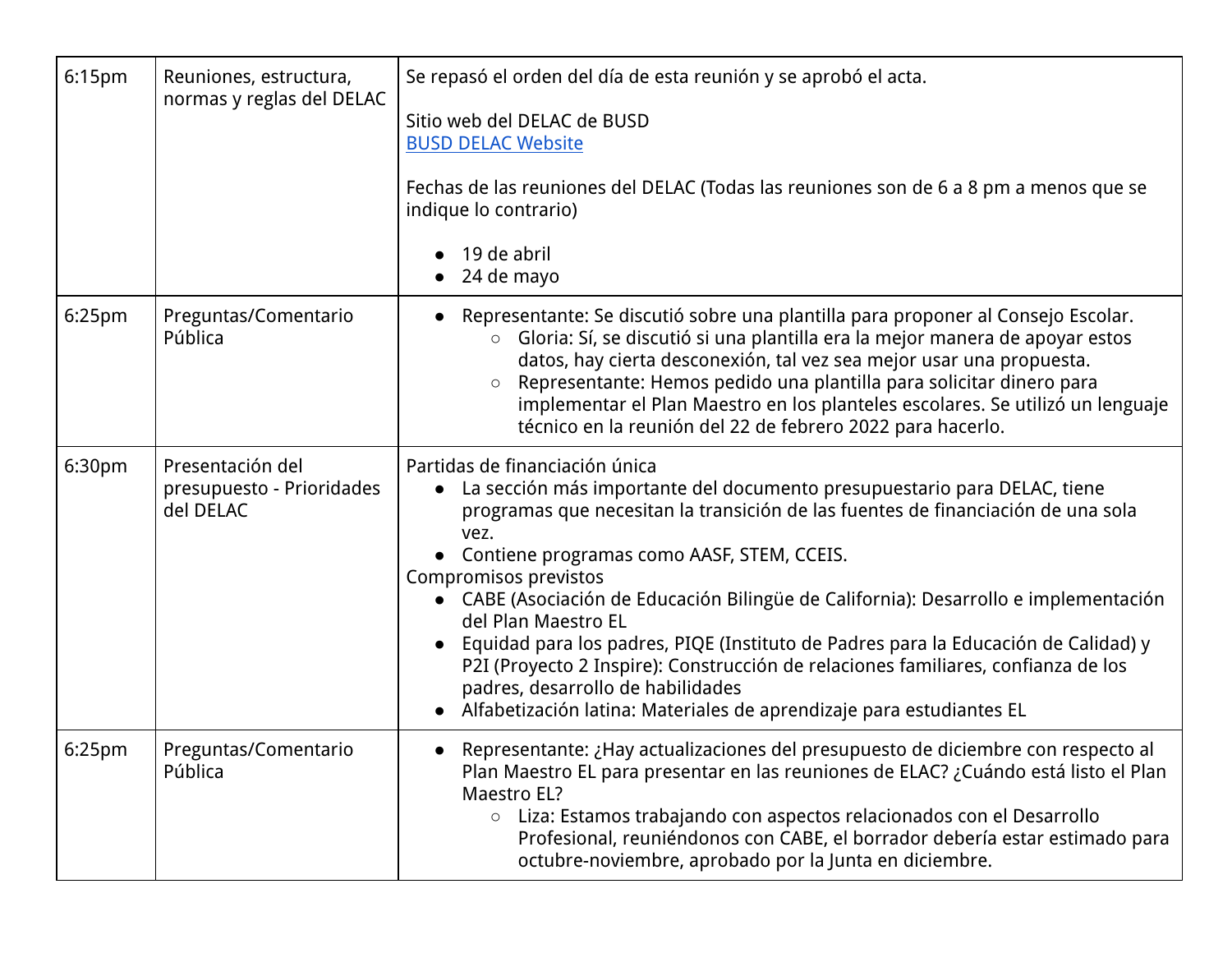| Representante: Si hay recortes, ¿se pasaría por alto la implementación del Plan<br>Maestro?<br>Liza: No hay recortes para el programa de estudiantes de inglés. El Distrito ha<br>$\circ$<br>asegurado el dinero de la subvención para ayudar a apoyar la<br>implementación del Plan Maestro, trabajando para asegurar más fondos,<br>pero confía en la aprobación en junio.<br>• Representante: Estoy escribiendo una carta al Consejo Escolar para agradecerles que<br>hayan dedicado tanto tiempo a discutir el Plan Maestro para que los miembros lo<br>firmen.<br>○ Liza: El público puede asistir a la reunión del Consejo Escolar mañana.<br>Gloria: Las cartas de agradecimiento de DELAC pueden ser informales.<br>$\circ$<br>• Representante: ¿Va a participar CABE? ¿Se puede enviar la información sobre el Plan<br>Maestro de EL con 6 semanas de antelación?<br>Liza: 6 semanas puede ser mucho tiempo, CABE se presentará en la próxima<br>$\circ$<br>reunión del DELAC. CABE está trabajando en los planes.<br>Liza: Estamos obteniendo más retroalimentación con Latinos Unidos. Si desea<br>$\circ$<br>dejar más comentarios, el personal del distrito está disponible por correo<br>electrónico.<br>Liza: Apreciaríamos si los miembros de DELAC pueden comunicar la<br>información de la encuesta a sus respectivas escuelas y padres ya que toda la<br>retroalimentación es bienvenida.<br>Representante: He oído que es más fácil que los estudiantes sean reclasificados<br>cuando son jóvenes, ¿cómo se relacionan estos programas en términos de apoyo?<br>Liza: PIQE es para ayudar a los estudiantes que van a la universidad, el apoyo<br>$\circ$<br>temprano ocurre en el aula. El apoyo adicional será a través de Latino<br>Literacy.<br>• Representante: En mi escuela, sólo hay un profesor de ELD para 28 alumnos. Para<br>obtener apoyo adicional, ¿debo hablar con el profesor, con el director? ¿Es mejor<br>colocar a los alumnos en clases de inglés o en clases bilingües?<br>○ Liza: Como padre, hable primero con la maestra.<br>o Gloria: Si su maestra no está seguro, siga poniéndose en contacto con él, así<br>como con el personal del centro escolar.<br>Representante: Quiero asegurarme de que los estudiantes se reclasifiquen, pero<br>quiero que puedan utilizar los recursos para otras materias antes de ser<br>reclasificados. Si encuentra áreas de crecimiento en su escuela, defiéndala. La |
|---------------------------------------------------------------------------------------------------------------------------------------------------------------------------------------------------------------------------------------------------------------------------------------------------------------------------------------------------------------------------------------------------------------------------------------------------------------------------------------------------------------------------------------------------------------------------------------------------------------------------------------------------------------------------------------------------------------------------------------------------------------------------------------------------------------------------------------------------------------------------------------------------------------------------------------------------------------------------------------------------------------------------------------------------------------------------------------------------------------------------------------------------------------------------------------------------------------------------------------------------------------------------------------------------------------------------------------------------------------------------------------------------------------------------------------------------------------------------------------------------------------------------------------------------------------------------------------------------------------------------------------------------------------------------------------------------------------------------------------------------------------------------------------------------------------------------------------------------------------------------------------------------------------------------------------------------------------------------------------------------------------------------------------------------------------------------------------------------------------------------------------------------------------------------------------------------------------------------------------------------------------------------------------------------------------------------------------------------------------------------------------------------------------------------------------------------------|
| reclasificación está un poco mal entendida.<br>Representante: A medida que los niveles de grado aumentan en dificultad,<br>$\circ$                                                                                                                                                                                                                                                                                                                                                                                                                                                                                                                                                                                                                                                                                                                                                                                                                                                                                                                                                                                                                                                                                                                                                                                                                                                                                                                                                                                                                                                                                                                                                                                                                                                                                                                                                                                                                                                                                                                                                                                                                                                                                                                                                                                                                                                                                                                      |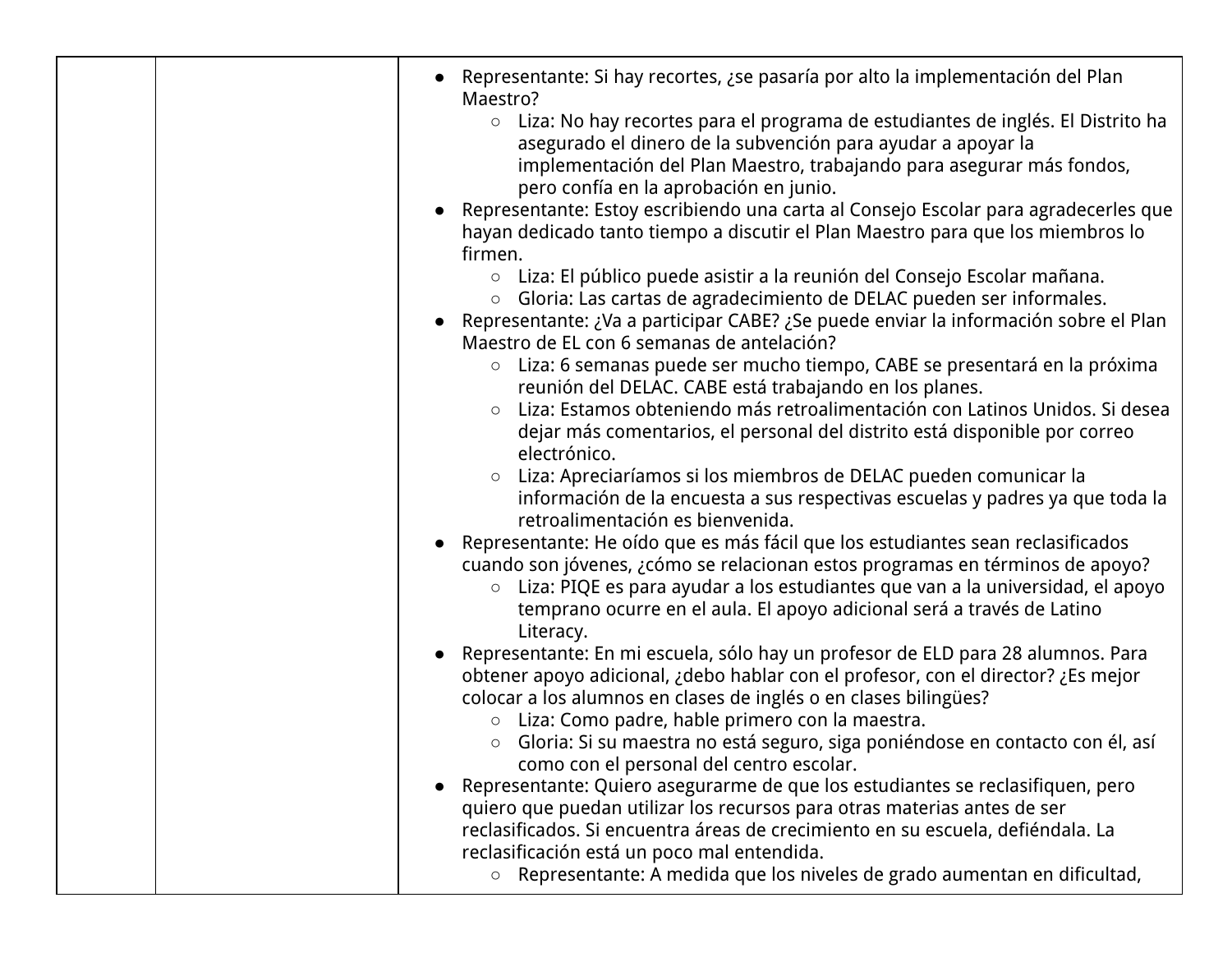|                    |                                                                       | quiero que mi estudiante se sienta cómodo en todas las materias.<br>○ Representante: Siga haciendo preguntas y encontrará el apoyo que necesita.<br>○ Liza: Necesitamos sentirnos seguros para compartir ideas.                                                                                                                                                                                                                                                                                                                                                                                                                                                                                                                                                                                                                                                                                                                                                                                                                                                                                                                                                                                                                                                                                                                                                                                                                                                                                                                                                                                                                                                                                                                                                                                                                                                                                                                                                                                |
|--------------------|-----------------------------------------------------------------------|------------------------------------------------------------------------------------------------------------------------------------------------------------------------------------------------------------------------------------------------------------------------------------------------------------------------------------------------------------------------------------------------------------------------------------------------------------------------------------------------------------------------------------------------------------------------------------------------------------------------------------------------------------------------------------------------------------------------------------------------------------------------------------------------------------------------------------------------------------------------------------------------------------------------------------------------------------------------------------------------------------------------------------------------------------------------------------------------------------------------------------------------------------------------------------------------------------------------------------------------------------------------------------------------------------------------------------------------------------------------------------------------------------------------------------------------------------------------------------------------------------------------------------------------------------------------------------------------------------------------------------------------------------------------------------------------------------------------------------------------------------------------------------------------------------------------------------------------------------------------------------------------------------------------------------------------------------------------------------------------|
| 6:45pm             | Financiación para 2022-23,<br>Comentarios, Preguntas                  | Financiación única 2022-23<br>• Liza: En la presentación del presupuesto el dinero 2020-2021 para el Plan Maestro EL<br>es para el desarrollo, el presupuesto 2022-2023 es para la implementación.<br>• Liza: A los padres: ¿Qué creen que se necesita para los estudiantes de inglés que<br>actualmente está marcado como financiación única?<br>• Representante: Se necesita apoyo adicional en Sylvia Mendez para las pruebas<br>ELPAC. Muchos maestros no son de tiempo completo, preocupados por el número<br>de posibles estudiantes EL que entran.<br>• Representante: Sólo hay una maestra de ELD en Emerson. ¿Puede haber ayuda<br>adicional, un profesor adicional, más clases o más apoyo en el aula? Me preocupa<br>que Emerson pierda dinero debido a una menor inscripción.<br>○ Gloria: A veces los maestros de ELD son .5 FTE o .6 FTE (tiempo partial)<br>· Liza: En la presentación del presupuesto el dinero 2020-2021 para el Plan Maestro EL<br>es para el desarrollo, el presupuesto 2022-2023 es para la implementación.<br>• Liza: A los padres: ¿Qué creen que se necesita para los estudiantes de inglés que<br>actualmente está marcado como financiación única?<br>• Representante: Se necesita apoyo adicional en Sylvia Mendez para las pruebas<br>ELPAC. Muchos maestros no son de tiempo completo, preocupados por el número<br>de posibles estudiantes EL entrantes.<br>• Representante: Los estudiantes Latinxs necesitan apoyo adicional en el Programa de<br>Newcomers con trabajo social. No pueden concentrarse y aprender en la escuela<br>mientras luchan con la vida en el hogar. Sitios como King Middle no tienen un<br>coordinador de OFEE, y el personal de apoyo necesita ser bilingüe para ayudar.<br>○ Liza: Las familias de los recién llegados necesitan la comunicación que se<br>entiende internamente.<br>Representante: Los padres necesitan consejeros para que puedan encontrar<br>$\circ$<br>los recursos para ayudar a sus familias. |
| 7:10 <sub>pm</sub> | Encuesta de respuesta al<br>presupuesto, resumen y<br>recomendaciones | Encuesta de respuesta al presupuesto<br>· Liza: Una de las más altas es el apoyo a la salud mental.<br>Liza: Berkeley está viendo que la salud mental es una gran necesidad en<br>$\circ$<br>nuestro distrito.                                                                                                                                                                                                                                                                                                                                                                                                                                                                                                                                                                                                                                                                                                                                                                                                                                                                                                                                                                                                                                                                                                                                                                                                                                                                                                                                                                                                                                                                                                                                                                                                                                                                                                                                                                                 |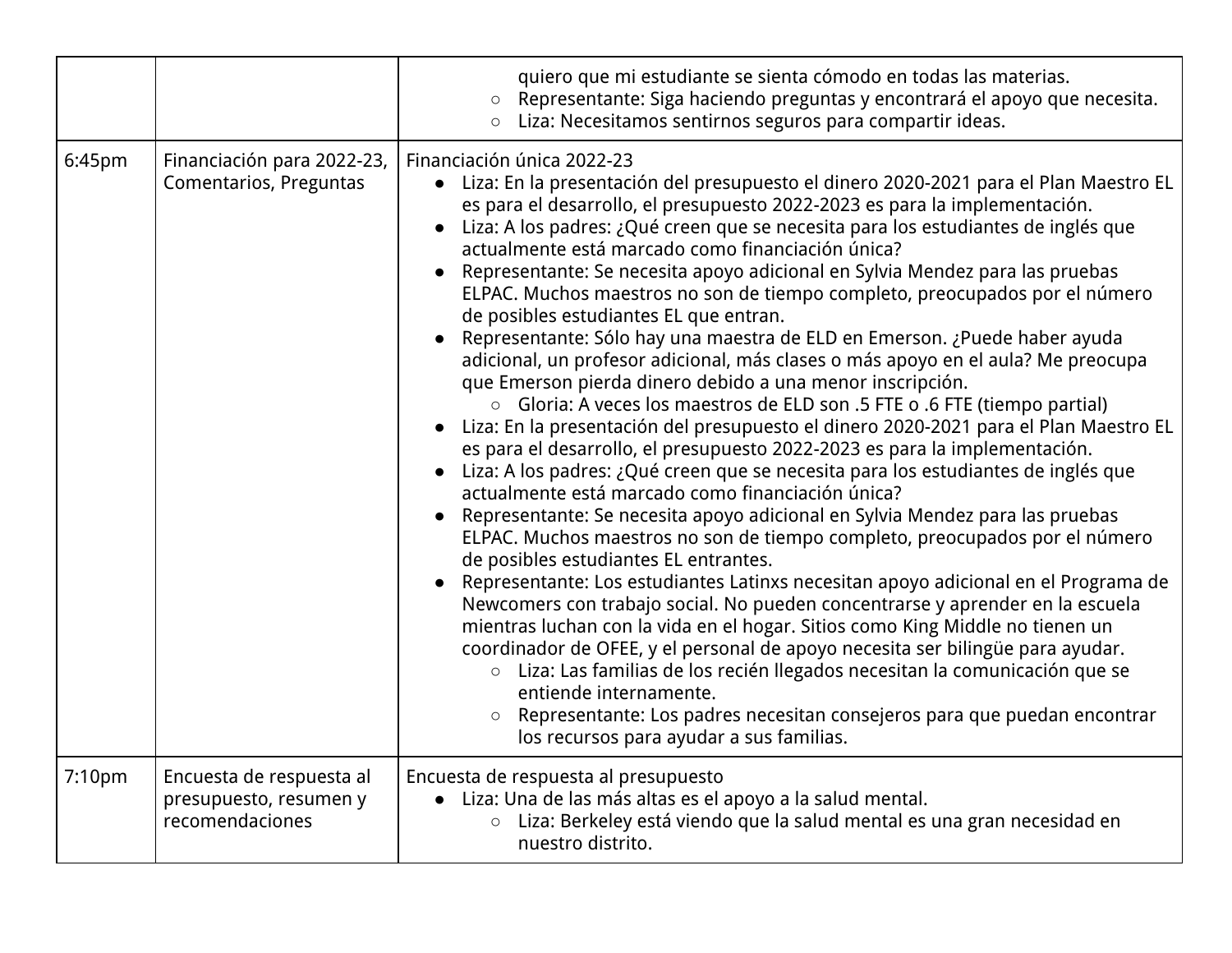|        |                 | Liza: \$2.55M para 21-22: BACR, Niroga, Restorative Restart. Todos los sitios<br>$\circ$<br>han gastado su asignación, o casi todos ellos.<br>■ Instituto Niroga: Se ocupa de los traumas y la atención plena.<br>○ Liza: 2,5 millones de dólares para el 22-23: 2,5 millones de dólares en salud se<br>están moviendo para ser financiados por la ciudad de Berkeley.<br>Se solicita un coordinador de salud mental a tiempo completo.<br>Se han presupuestado 75.000 dólares para la evaluación de<br>necesidades.<br>380.000 dólares en gastos de programa previstos.<br>. Liza: ¿Ves algo que pueda ser útil?<br>Gloria: Como maestros, utilizamos Niroga para reenfocar y recentrar. Como<br>maestros lo utilizamos, hemos visto los beneficios, sin embargo, es necesario que<br>ésta entrenamiento llega a los maestros que no la conocen<br>Representante: Especialmente para las familias de color, la salud mental es un tema<br>delicado y por lo general no se habla. Necesitamos la divulgación y la dotación de<br>personal, especialmente si esto es algo que el distrito apoya.<br>Representante: Mi observación en las clases es lidiar con muchos problemas de<br>comportamiento. Los profesores necesitan apoyo adicional y formación en atención<br>plena.<br>Representante: ¿Podemos proponer una clase en todo el distrito o un tiempo<br>dedicado al mindfulness? ¿Y si los profesores no lo apoyan o no encuentran tiempo<br>para ello?<br>○ Gloria: Los profesores que están formados lo entienden, pero no podemos<br>asumir que todo los maestros lo saben.<br>Se mencionó un recordatorio para rellenar la encuesta sobre el presupuesto. Se<br>proporcionó el enlace y el código QR. |
|--------|-----------------|-------------------------------------------------------------------------------------------------------------------------------------------------------------------------------------------------------------------------------------------------------------------------------------------------------------------------------------------------------------------------------------------------------------------------------------------------------------------------------------------------------------------------------------------------------------------------------------------------------------------------------------------------------------------------------------------------------------------------------------------------------------------------------------------------------------------------------------------------------------------------------------------------------------------------------------------------------------------------------------------------------------------------------------------------------------------------------------------------------------------------------------------------------------------------------------------------------------------------------------------------------------------------------------------------------------------------------------------------------------------------------------------------------------------------------------------------------------------------------------------------------------------------------------------------------------------------------------------------------------------------------------------------------------------------------------------------------------------|
| 7:30pm | Siguiente pasos | <b>DELAC LCAP 2021-2022</b><br>Liza: Tenemos que discutir estos programas y crear recomendaciones. Este<br>documento sólo tiene las partidas presupuestarias que afectan a los estudiantes EL.<br>Ejemplos:<br>$\circlearrowright$<br>AVID: AVID prepara a los estudiantes para entrar en la universidad para los<br>$\circ$<br>estudiantes que son los primeros en la familia en entrar en la universidad.<br>Bridge: Bridge tiene un alto porcentaje de estudiantes AA/Latinx.<br>$\circ$<br>Los problemas de RtI y de apoyo a las matemáticas afectan a todos los<br>$\circ$<br>estudiantes, pero todavía afectan a los estudiantes que aprenden inglés.                                                                                                                                                                                                                                                                                                                                                                                                                                                                                                                                                                                                                                                                                                                                                                                                                                                                                                                                                                                                                                                       |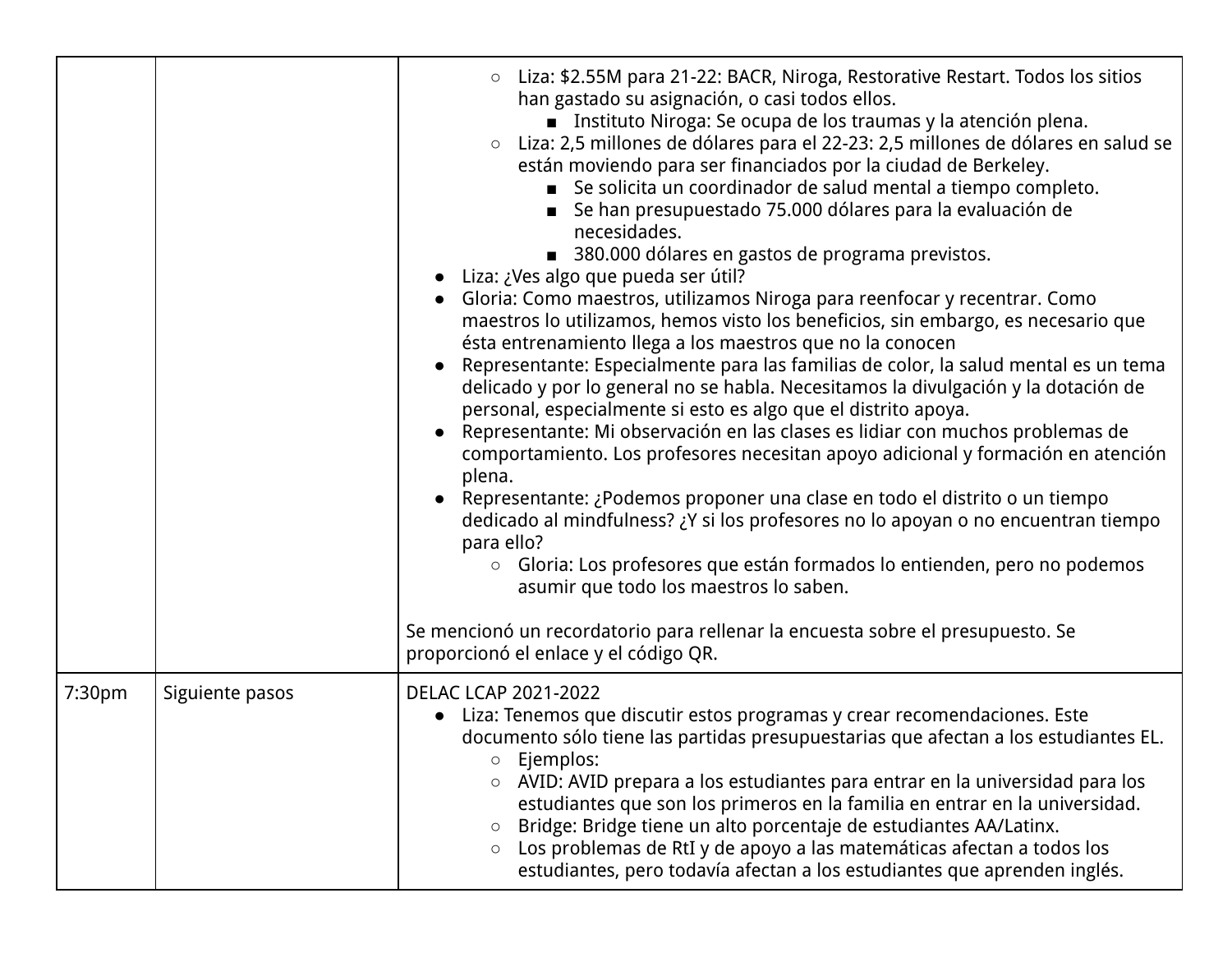|        |                                 | • Liza: Cada columna muestra quién tiene el control del presupuesto, la cantidad de<br>dinero ligada al programa y un indicador de éxito. Si un programa tiene éxito, los<br>comités deben tomar la decisión de reducir o aumentar los presupuestos. ¿Podemos<br>apoyar la implementación y continuación de los servicios?<br>· Si necesita información sobre cada programa, podemos apoyar para que el comité<br>pueda hacer recomendaciones sobre las tareas/servicios.<br>Representante: ¿Esto es para todos los estudiantes K-12?<br>o Liza: Está desglosado por rangos de estudiantes afectados. |
|--------|---------------------------------|-------------------------------------------------------------------------------------------------------------------------------------------------------------------------------------------------------------------------------------------------------------------------------------------------------------------------------------------------------------------------------------------------------------------------------------------------------------------------------------------------------------------------------------------------------------------------------------------------------|
| 7:35pm | Preguntas/Comentario<br>Pública | • Representante: Existe la posibilidad de que [su hijo] sea reclasificado, los estudiantes<br>que son reclasificados reciben un seguimiento del progreso durante 4 años. Eso<br>sigue siendo responsabilidad de los profesores de ELD.<br>○ Gloria: No sólo recae en los hombros de los profesores de ELD, sino en todos<br>los centros. Es una responsabilidad compartida de los estudiantes mientras<br>viajan entre los grados y las escuelas.<br>○ Representante: Si su estudiante necesita apoyo adicional, tiene derecho a este<br>apoyo adicional.                                             |
| 7:40pm | Datos por DELAC                 | • Liza: ¿Qué tipo de datos necesita reunir BREA? Por favor, pregunten en sus sitios,<br>compañeros y padres de su escuela.<br>• Liza: Podemos dedicar algún tiempo a las preguntas relacionadas con el documento<br>LCAP 2021-2022.<br>○ Representante: Es posible que necesitemos tener una reunión adicional del<br>DELAC a mediados de mes.<br>○ Gloria: Podemos sacar datos de presentaciones pasadas para ayudar a<br>modelar y ver cómo son las cosas.<br>• Por favor, comuníquese antes de la reunión de mediados de mes.                                                                      |
| 7:45pm | despedidas                      | Siguiente reunión 19 de abril, 2022 @ 6:00 PM                                                                                                                                                                                                                                                                                                                                                                                                                                                                                                                                                         |
|        |                                 | Posible reunión del DELAC a mediados de mes, para ser discutido.                                                                                                                                                                                                                                                                                                                                                                                                                                                                                                                                      |
|        | recursos                        | <b>DELAC LCAP 2021-2022:</b><br>https://docs.google.com/spreadsheets/d/1KdAwxQEhX29fajvPjtnu06EJz0VvEacc1CPrg070ZY<br>M/edit?usp=sharing                                                                                                                                                                                                                                                                                                                                                                                                                                                              |